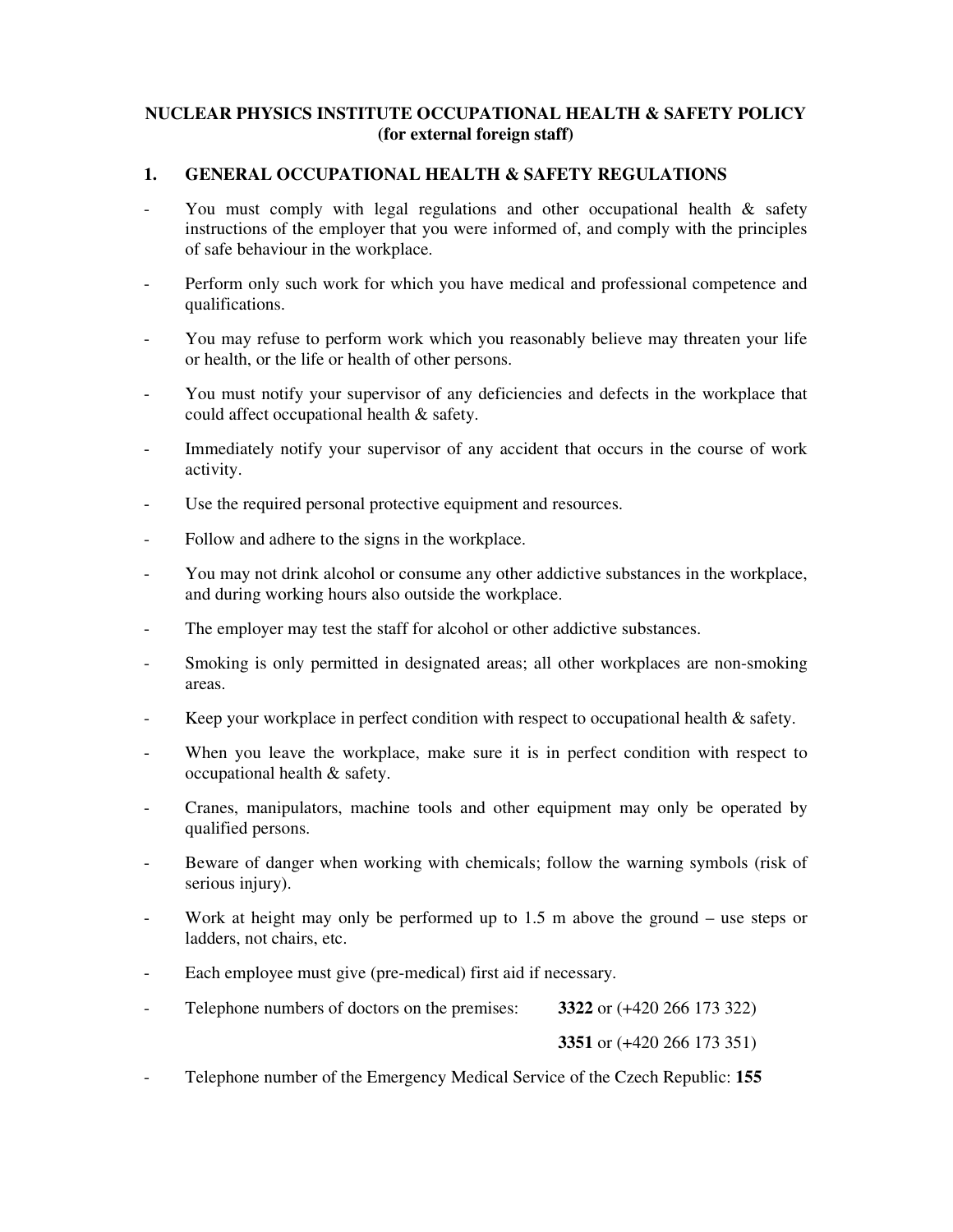### **2. WORKING WITH ELECTRICAL DEVICES**

- Any electrical devices may only be operated, i.e. switched on or off using the appropriate switches or control panels; operated in accordance with the manual; when switched off, bulbs or fuses may be replaced; power lines may be extended using extension cords.
- You may not perform any other work related to electrical devices (such as repair, maintenance, installation, etc.).
- Use only devices in perfect condition (with respect to occupational health  $\&$  safety).
- First aid in the event of an electric shock:
	- Move the injured person out of the reach of electricity.
	- Determine the current health status of the injured person.
	- If necessary, initiate resuscitation.
	- Perform basic treatment of the injured person.
	- Seek medical help.
	- Report the accident to your supervisor.

#### **3. FIRE PROTECTION**

- Perform work so as to avoid the risk of fire.
- After work, leave the workplace in perfect condition with respect to fire protection.
- In the event of fire, immediately call **3333**; then try to extinguish the fire using the specified means.
- When extinguishing fire, do not risk your life and health or the lives and health of other persons.
- To extinguish a fire, use only fire extinguishers suitable for this purpose (for example, do not use water to extinguish electrical devices).
- During evacuation, follow the instructions of authorized personnel and safety symbols.

# **4. RADIATION PROTECTION**

- Work with ionizing radiation sources may only be performed by professionally and medically qualified persons (radiation specialists of category A and B), the qualification of whom must be proved by appropriate documents.
- You may only enter the controlled area after you have informed the responsible person, and you must follow this person's instructions.
- The controlled zone may not be entered by pregnant women and persons below 18 years of age.
- Do not drink, eat or smoke in the controlled zone.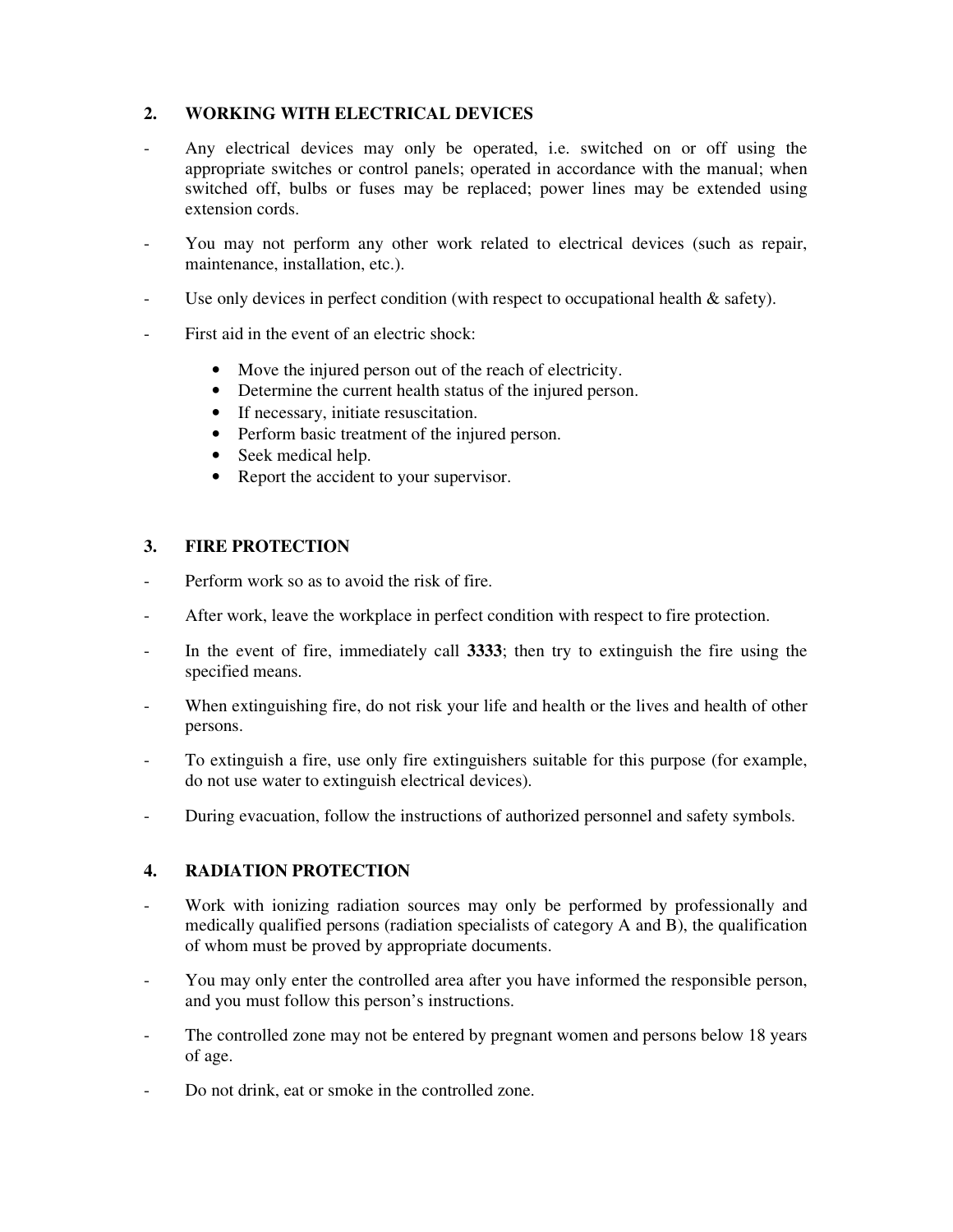- Use the assigned personal monitoring devices (personal dosimeter).
- After finishing work with ionizing radiation sources, perform a check of personal contamination; in the event of contamination, it is necessary to report it to the responsible employee and to perform decontamination.
- To dispose of radioactive waste, use containers designated for this purpose.
- In case of emergency and its removal or evacuation associated with it, follow the instructions of an authorized employee.
- A radiological check for possible contamination must be performed by a responsible person with any material and devices taken out of the controlled area.

#### **Every employee will be trained and instructed with respect to occupational health & safety rules for work with the used devices prior to starting work in the specific workplace.**

# **5. FINAL TEST**

- 1. I am obliged to inform the supervisor:
	- a) every time I go home

 b) of any deficiencies and defects in the workplace that could affect occupational health & safety

- c) when I go for lunch
- 2. When should I report an accident at work?
	- a) the following week
	- b) at the end of the month
	- c) immediately
- 3. Alcoholic beverages and other addictive substances:
	- a) may be consumed in the workplace without any restrictions
	- b) may not be consumed in the workplace, and during working hours also outside the workplace
	- c) may be consumed once a day
- 4. How high above the ground can I work?
	- a) up to 5 m
	- b) up to 1.5 m
	- c) not at all